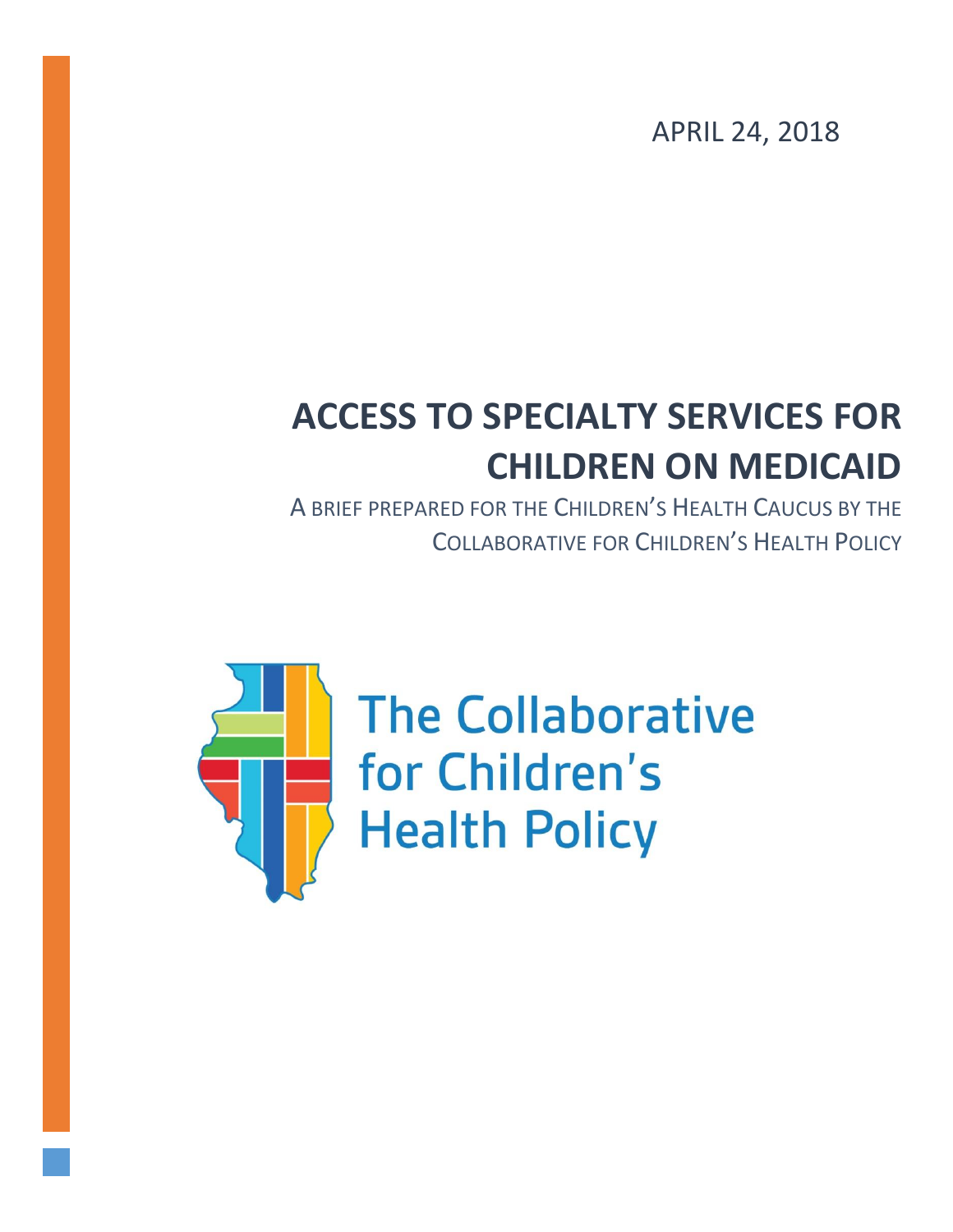# **Access to Specialty Services for Children on Medicaid**

#### **Executive Summary**

- $\triangleright$  Many children and adolescents will need access to child-focused specialty care, including mental health services, regardless of whether they are designated as having 'special health care needs'.
- $\triangleright$  A child does not need to be 'sick' in order to require access to specialty services.
- $\triangleright$  Children treated by specialty providers who have training in pediatrics or child health and development have better outcomes than children who are treated by other specialists.
- 19.5% (572,200) of Illinois children have a 'special health care need'; 37% (or 211,714) are covered by Medicaid.
- $\triangleright$  Access to primary care is a cornerstone of access to specialty care.
- $\triangleright$  Illinois children enrolled in Medicaid are less likely to have access to primary care than children insured commercially. Approximately half as many children in Medicaid have a usual source of care as children insured commercially.
- $\triangleright$  Children of color comprise 48% of all children in Illinois, but 71% of Illinois Medicaid enrollees. Therefore, Medicaid access issues exacerbate racial and ethnic disparities in outcomes.
- $\triangleright$  Illinois children enrolled in Medicaid are less likely to have access to specialty care than children insured commercially, and access such care later, so that they miss opportunities for services that could potentially improve their developmental outcomes.
- $\triangleright$  Children in rural areas of Illinois continue to struggle with adequate access to primary and specialty care.
- $\triangleright$  Medicaid managed care threatens to undermine access to primary and specialty care further.
- $\triangleright$  Before transitioning children into Medicaid managed care, Illinois Medicaid spent one-third less than the national average on disabled children (\$12,534 compared to \$16,695). The pressure to reduce spending that managed care organizations in Illinois face threatens to limit Medicaid spending for disabled children further.

While it is common to think of children who need specialty services as 'special needs' children, many children and adolescents will likely require access to child-focused specialty care at some point in their lives. This care may be delivered in a school, in a community setting, at a doctor's office, at home or in a hospital or medical center.

All children, whether they are insured by Medicaid, uninsured or insured commercially, may have difficulty accessing specialty services they need because of geographic access issues, low income, insurance-related barriers, inadequate communication about what is needed, wait lists, lack of access to and availability of appropriate primary care, or the fact that our health system remains largely designed around the needs of adult patients.

This brief examines the challenges children enrolled in Illinois Medicaid have in gaining access to and using the specialty services designed for them. One of the great strengths of Medicaid is that it takes the developmental needs of children into account, through an established "early alert" program administered through primary care physicians, which makes access to primary care a cornerstone of children's access to pediatric specialty care.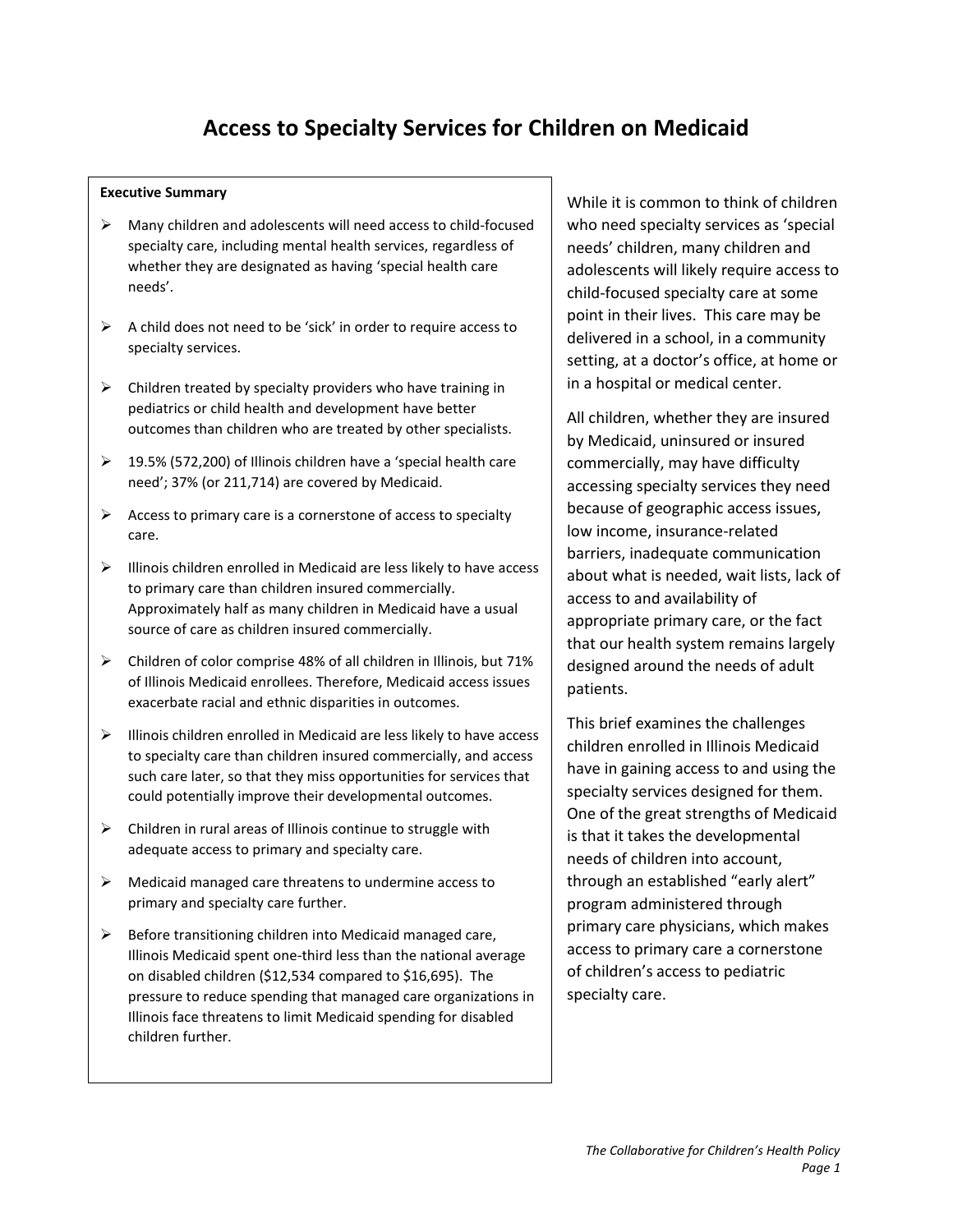# *Part I: Background on specialty care for children*

#### *What are specialty services for children and how do they differ from services for adults?*

**Box 1. Examples of child-focused specialists:**

- $\triangleright$  Child psychologists and child psychiatrists
- Pediatric dentists
- $\triangleright$  Pediatric occupational and physical therapists
- Speech therapists
- $\triangleright$  Pediatric neurologists
- $\triangleright$  Pediatric surgeons

Child-focused specialty services for children include supports and services from providers who have special training in pediatrics or in child health and development (see Box 1 for some examples). The specialized training focuses on the unique capabilities, physiology, and needs of children as they develop into adulthood. Care provided by specialty providers has repeatedly shown to result in better outcomes for children than care provided by general or adult-focused providers.

A fundamental difference between child-focused specialty care

and adult-focused specialty care is that, while providers serving adults typically aim to return their patients to 'normal' functioning, child-focused specialty providers *also* aim to optimize developmental outcomes so that children may achieve their highest potential in life. Thus, a child need not be 'sick' in order to require access to specialty services.

Finally, the parent/guardian of the child (rather than the child him- or herself) is the interface with the specialty provider and is responsible for assuring the child receives needed services. While many adults may rely on a family member for help in accessing care, children are entirely dependent on their parents/guardians for accessing care and putting care plans into place. Parents/Guardians provide much of the care children need in the home – from administering medicines to implementing recommended therapeutics, safeguards to prevent injury, special dietary needs, etc. This means that parents/guardians essentially function as co-care providers.

#### **Table 1. Adult- v. child-focused providers**

| Differences in types of providers                  | <b>Adult-focused</b><br>provider | <b>Child-focused</b><br>provider |
|----------------------------------------------------|----------------------------------|----------------------------------|
| Helps to restore health                            |                                  |                                  |
| <b>Helps to optimize</b><br>developmental outcomes |                                  |                                  |
| Parents/Guardians are co-care<br>providers         |                                  |                                  |

#### *Which children need access to child-focused specialty services?*

As stated at the outset, many children will need access to child-focused specialty services at some point. Their needs for specialty care may be apparent before or soon after birth, upon entry to school, as a result of a preventive visit, after an acute illness, or as a result of an injury. Some children will require access to these services for a very long time, perhaps their whole lives, and some will need access for a very short time, such as to address an acute illness. Some children require the care of many different types of specialists, and others just one type.

Parents/guardians, the medical community and educators continue to develop ways of talking about children's needs for specialty care. Over time, they have created a number of classifications of children that do not always align with one another, but that are important to each group. Table 2 presents a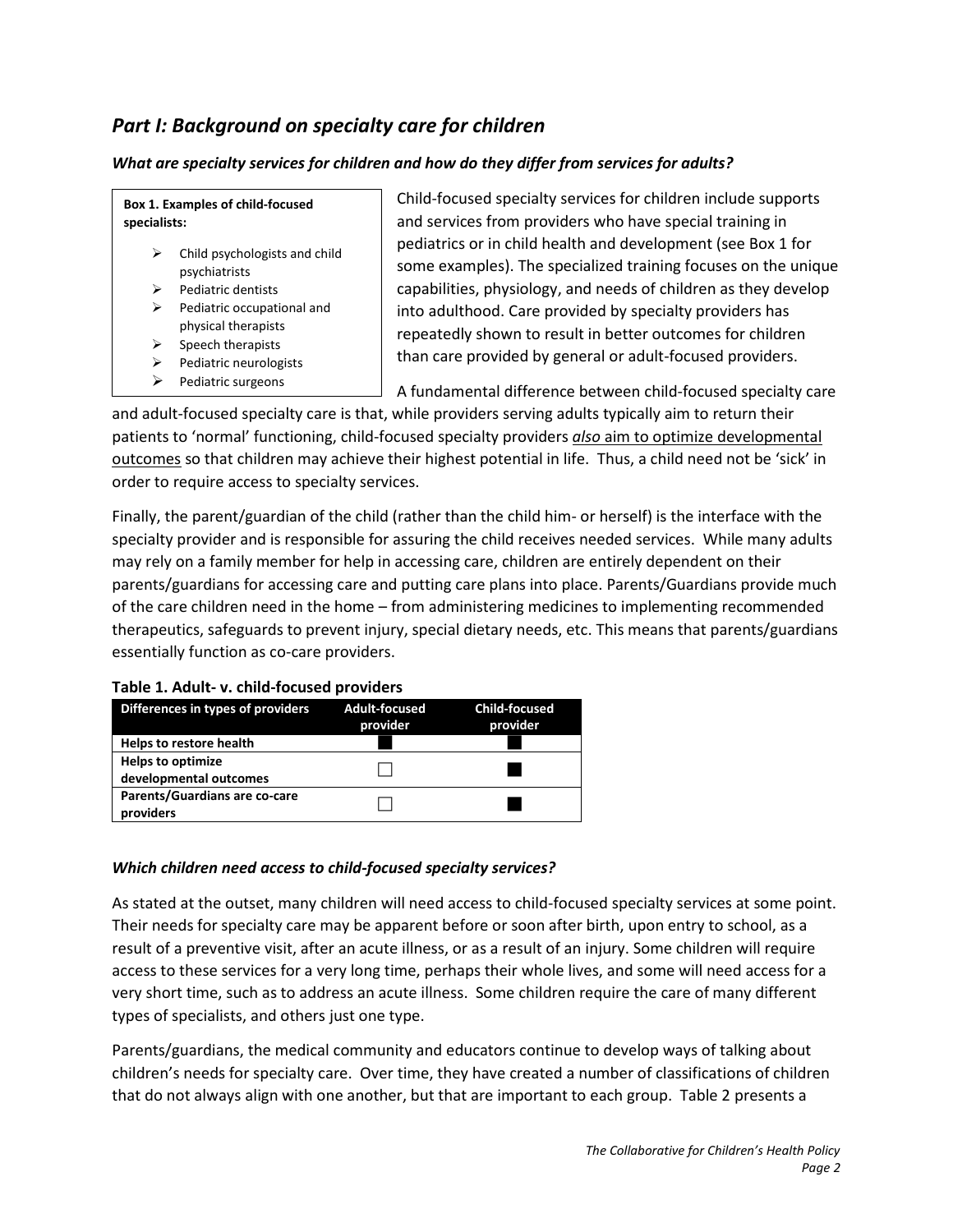comparison of these classifications. Figure 1 shows how the groups overlap, and reflects the confusion such classifications can sometimes cause.

| Term:                                      | Used to describe children who require:                                                                          | <b>Examples:</b>                                                                                                                      |
|--------------------------------------------|-----------------------------------------------------------------------------------------------------------------|---------------------------------------------------------------------------------------------------------------------------------------|
| Typically developing children              | No special services (acute care only), or<br>ongoing care for a condition that does<br>not threaten development | Asthma, vision problems that can be<br>corrected with glasses, asthma,                                                                |
| Children with special needs                | Educational, health care or other<br>supports that are not typical                                              | Autism, dyslexia, all health care needs                                                                                               |
| Children with special health care<br>needs | Health services that are not typical<br>(often also need educational supports)                                  | Cerebral palsy, sickle cell, mental health<br>conditions, epilepsy                                                                    |
| Children who are medically<br>fragile      | Supportive technology                                                                                           | Some cerebral palsy, some epilepsies                                                                                                  |
| Children with chronic conditions           | Ongoing care (of any level)                                                                                     | Asthma, diabetes, cerebral palsy                                                                                                      |
| Children with medical<br>complexity        | Care across many systems and medical<br>specialties                                                             | Cancer, cardiac conditions, cerebral palsy,<br>muscular dystrophy, some epilepsies, severe<br>mental/emotional problems, spina bifida |

**Table 2: Classifications of children based on their developmental and health care needs** 

#### **Figure 1: Overlapping classifications of children based on their developmental and health care needs**

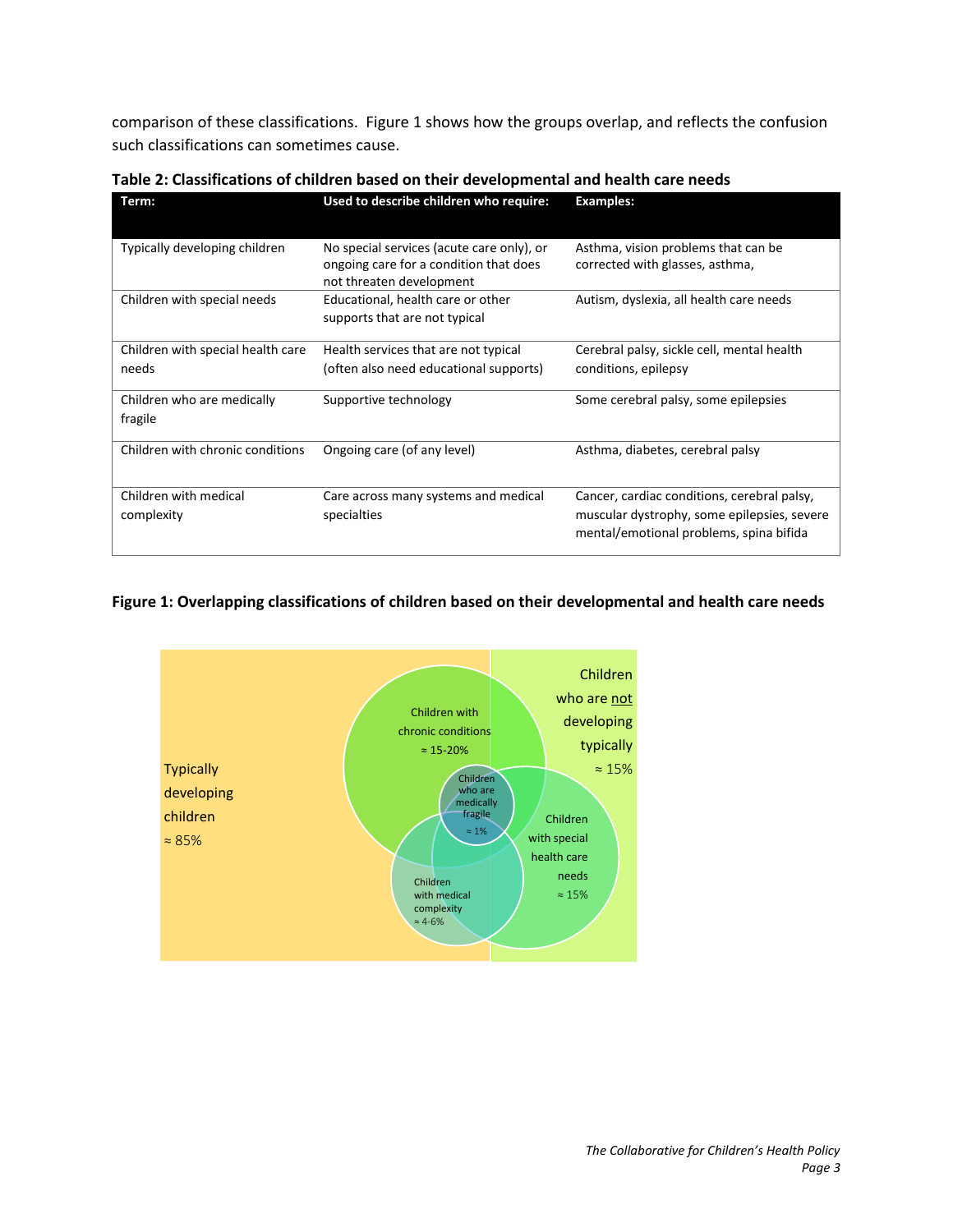#### **Box 2. Key numbers:**

(1) 19.5% of Illinois children (or 572,200 children) have "special health care needs."

(2) 37% of Illinois children with special health care needs (or 211,714) are enrolled in Medicaid.

(3) Illinois spends (\$12,534) less for each child "with a disability" than 44 other states on an annual basis, in the Medicaid program. The mean annual Medicaid spending across the country is \$16,695 per disabled child (or 33% higher than in Illinois).

*Source: Kaiser Family Foundation*

# *Part II. Gaining access to child-focused specialty care*

#### *The role of primary care in accessing specialty services*

Families rely heavily on primary care providers to identify conditions that require specialist care. There are several major ways children are identified as possibly needing specialty services: (1) In a neonatal intensive care unit at birth or shortly after; (2) By parents/guardians who have concerns about their children's health or development; (3) Through their primary care physician; (4) Through their schools and daycare centers; and (5) Through emergency departments (EDs). (Please see Figure 2 and Table 3, next page.)

(1) Neonatal Intensive Care Units: A small group of children are identified as needing specialty services shortly after they are born. Children are identified though a brief medical screening at birth to assess their health. A portion of these children will be referred immediately to a neonatal intensive care unit for care. In this unit, health issues that are genetic, congenital, or that arise from a traumatic delivery are identified. Some of these issues are medical problems that can be addressed before hospital discharge through surgery or treatment in the neonatal intensive care unit, some problems will need ongoing care, and some will require additional screenings as the child develops and grows.

In addition, the State of Illinois has an excellent screening program called the Adverse Pregnancy Outcomes Reporting System (APORS) carried out in neonatal intensive care units. APORS screens certain children for conditions that can compromise their ongoing health and development. If the hospital believes the infant may have

#### **Box 3. Key Illinois programs**

APORS – Adverse Pregnancy Outcomes Reporting System – Screening conducted after birth in neonatal intensive care units for children who have congenital or perinatal conditions.

EPSDT – The Early and Periodic Screening, Diagnostic and Treatment (EPSDT) benefit mandates the provision of all comprehensive and preventive health care services for children under age 21 who are enrolled in Medicaid. EPSDT is key to ensuring that children and adolescents receive appropriate preventive, dental, mental health, and developmental, and specialty services. This is a federally protected program within Medicaid.

EI – Early Intervention – A federal-state program that offers therapeutic and care coordination services in the first three years of life (until 36 months of age, or the child's 3rd birthday) to address developmental delays.

a condition that will threaten their developmental outcomes, a referral is made to the Early Intervention program (EI), the primary care physician is contacted, and other specialists may be engaged during the hospital stay.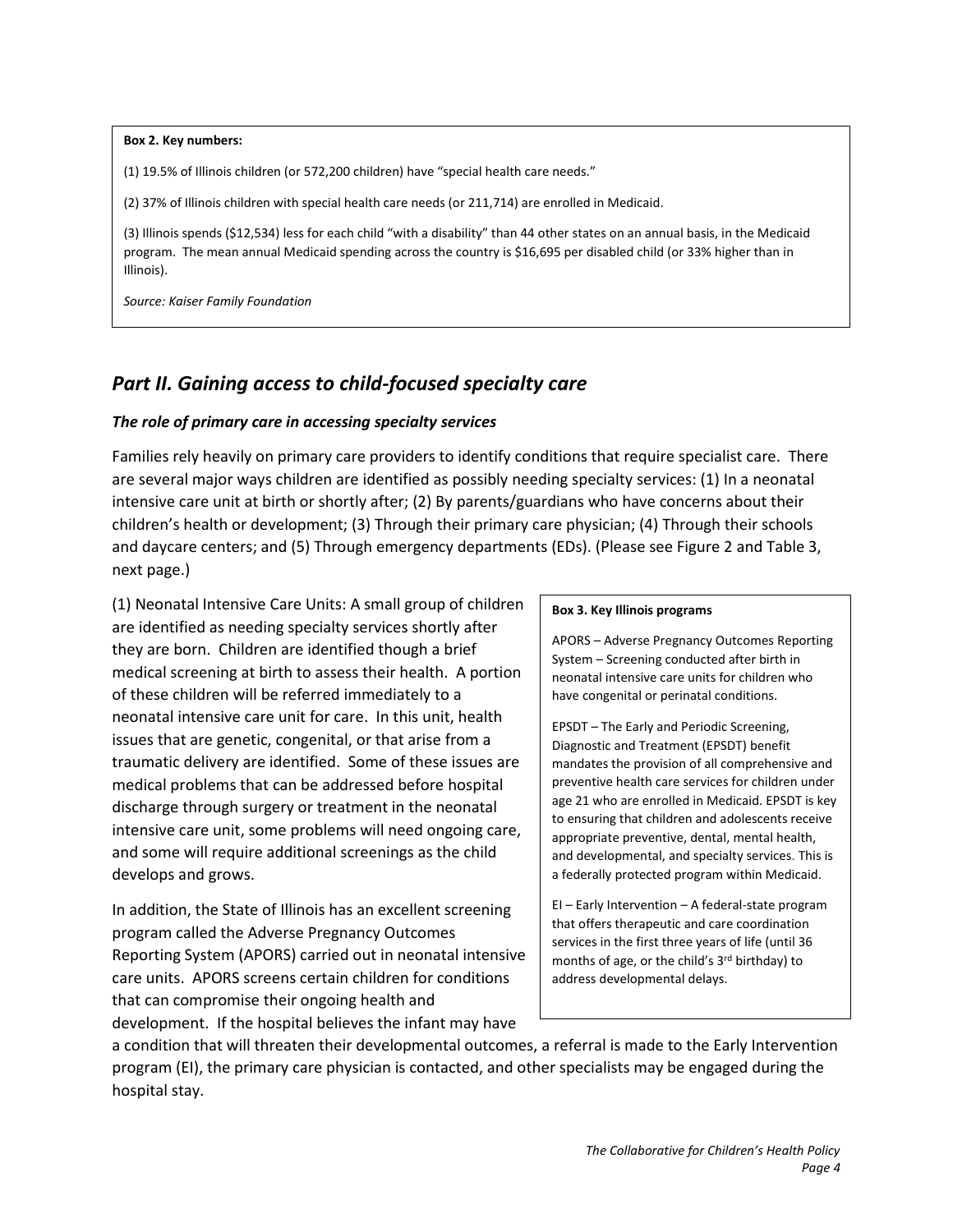EI provides services and care coordination for children who need developmental therapies. It is free for Medicaid recipients and it is designed to provide intensive therapeutic services early in life, when the child's developmental trajectory is still being shaped.

|                          |                         | <b>Where screening</b> | <b>Screening and</b> |                                 |
|--------------------------|-------------------------|------------------------|----------------------|---------------------------------|
| Age of child             | <b>Triggering event</b> | occurs                 | evaluation           | As needed, child is referred to |
| <b>Birth</b>             | Traumatic birth or      | Neonatal intensive     | <b>APORS</b>         | Early Intervention              |
|                          | initial screening at    | care unit              | and/or               | Primary Care Physician          |
|                          | birth                   |                        | neonatologist        | Other specialist providers      |
| Until 3rd                | Parent concern,         | Primary care           | <b>EPSDT</b>         | Early Intervention              |
| birthday                 | routine well child      | physician              | Medical              | Other specialist providers      |
|                          | visit, ED visit, or     |                        | evaluation           |                                 |
|                          | child care center       |                        |                      |                                 |
|                          | concern                 |                        |                      |                                 |
| 3 <sup>rd</sup> birthday | Parent concern,         | Primary care           | <b>EPSDT</b>         | Other specialist providers      |
| through start            | routine well child      | physician              | Medical              | School-based providers          |
| of kindergarten          | visit, ED visit, or     |                        | evaluation           |                                 |
|                          | child care center       |                        |                      |                                 |
|                          | concern                 |                        |                      |                                 |
| Kindergarten             | Parent concern,         | Primary care           | <b>EPSDT</b>         | Other specialist providers      |
| through grade            | routine well child      | physician              | Medical              | School-based providers          |
| 12                       | visit, ED visit, or     |                        | evaluation           |                                 |
|                          | academic                |                        |                      |                                 |
|                          | performance             |                        |                      |                                 |

**Table 3. Identification of children who need access to specialty care**

Figure 2. How and when most children are identified as requiring child-focused specialty care

|                                        | <b>Triggers for screening</b>                 |                   | As needed, child is referred to  |                                                     |                       |                               |
|----------------------------------------|-----------------------------------------------|-------------------|----------------------------------|-----------------------------------------------------|-----------------------|-------------------------------|
|                                        | Well child<br>assessment<br>(primary<br>care) | Parent<br>concern | School or<br>day care<br>concern | Medical and<br>behavioral<br>specialty<br>providers | Early<br>Intervention | School-<br>based<br>providers |
| Birth and shortly<br>after             |                                               |                   |                                  |                                                     |                       |                               |
| Until age 3                            |                                               |                   |                                  |                                                     |                       |                               |
| Age 3 to<br>Kindergarten               |                                               |                   |                                  |                                                     |                       |                               |
| Kindergarten<br>through High<br>School |                                               |                   |                                  |                                                     |                       |                               |

(2) Primary Care Physicians. If the screening at birth does not identify any health problems, EPSDT screenings are provided by a primary care provider. Primary care physicians screen children for developmental problems and refer them to medical specialists or EI if needed. The goal is to screen regularly and thoroughly so that services can start early, during the period when the child can benefit most.

If a developmental delay does not surface in a screening before age three, the primary care physician will pick it up in later wellchild checks, but EI services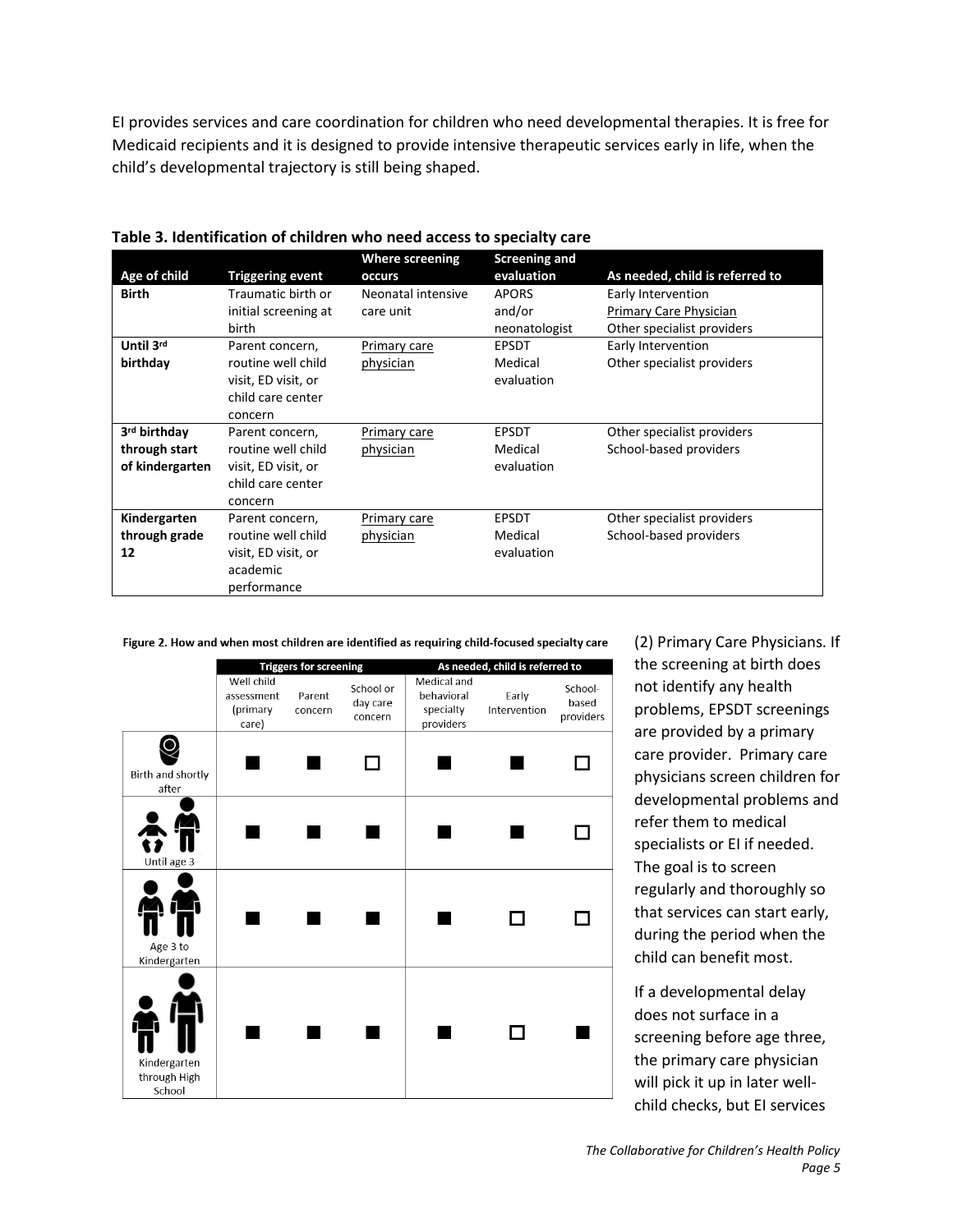will not be available to the child once he or she reaches age 3. When a delay or a health problem is identified through screening, the primary care physician refers the child to specialty care.

(3) Parents/guardians. Parents/guardians often observe that their child is not developing in a way they might expect and will often ask the primary care provider to assess their child's health and development. Research shows that parents/guardians are very good at identifying 'that there seems to be a problem,' but need a physician to help identify what the actual problem is.

(4) Schools and child care centers. If a child begins to have difficulties at school or in child care, the school or center may do an evaluation and will reach out to the family to ask them to have the child screened for learning disabilities or behavioral needs by their primary care physician. If the physician determines that the child would benefit from a specialist assessment or services, a referral will be made.

(5) Emergency departments. Children and adolescents may gain access to specialty services through emergency departments. Sometimes this occurs because a child has repeat ED visits for an emerging chronic condition (such as many visits for wheezing that would trigger concerns about asthma). Sometimes this occurs because a child has an injury that is initially treated in an ED and that requires follow-up care by specialty providers (e.g., a concussion).

Finally, when parents/guardians have difficulty accessing specialty care, they may use an ED to gain access. For example, challenges in accessing mental health services may lead a parent to bring their child with severe behavioral issues to the ED for care. Typically, the ED will notify the primary care provider so that he/she can help the family with follow up care.

#### *Access to primary care for Medicaid children*

In each of these ways of accessing specialty services, the primary care physician is at the center of the process. Thus, access to primary care is a critical component of access to specialty services.

In Illinois, access to good primary care is not equal for children insured by Medicaid. Table 4 demonstrates that children insured by Medicaid are much less likely to: (1) have a nurse or doctor that their parent considers the child's personal provider, (2) have a usual source of care for preventive services, (3) have a usual source of care for sick care, and (4) have a primary care provider who meets the standards of a medical home. Thus, Medicaid children have less access to primary care providers in Illinois than do their commercially-insured counterparts. This severely limits their access to specialty services.

| Table 4. Frilliary care and inequidimentes for immors children, 2010                     |                                         |                                           |                                                         |  |  |
|------------------------------------------------------------------------------------------|-----------------------------------------|-------------------------------------------|---------------------------------------------------------|--|--|
|                                                                                          | Children in<br><b>Medicaid/ AllKids</b> | <b>Children with</b><br>private insurance | Difference is<br>statistically<br>significant at<br>95% |  |  |
| Do NOT have one or more persons you think of as this<br>child's personal doctor or nurse | 37.4%                                   | 18.4%                                     |                                                         |  |  |
| Do NOT have a usual source of care for preventive care                                   | 9.1%                                    | 2.9%                                      |                                                         |  |  |
| Do NOT have a usual source of care for sick care                                         | 25.3%                                   | 13.6%                                     |                                                         |  |  |
| Care does NOT meet standard of medical home                                              | 62.7%                                   | 40.2%                                     |                                                         |  |  |

#### **Table 4: Primary care and medical homes for Illinois children, 2016**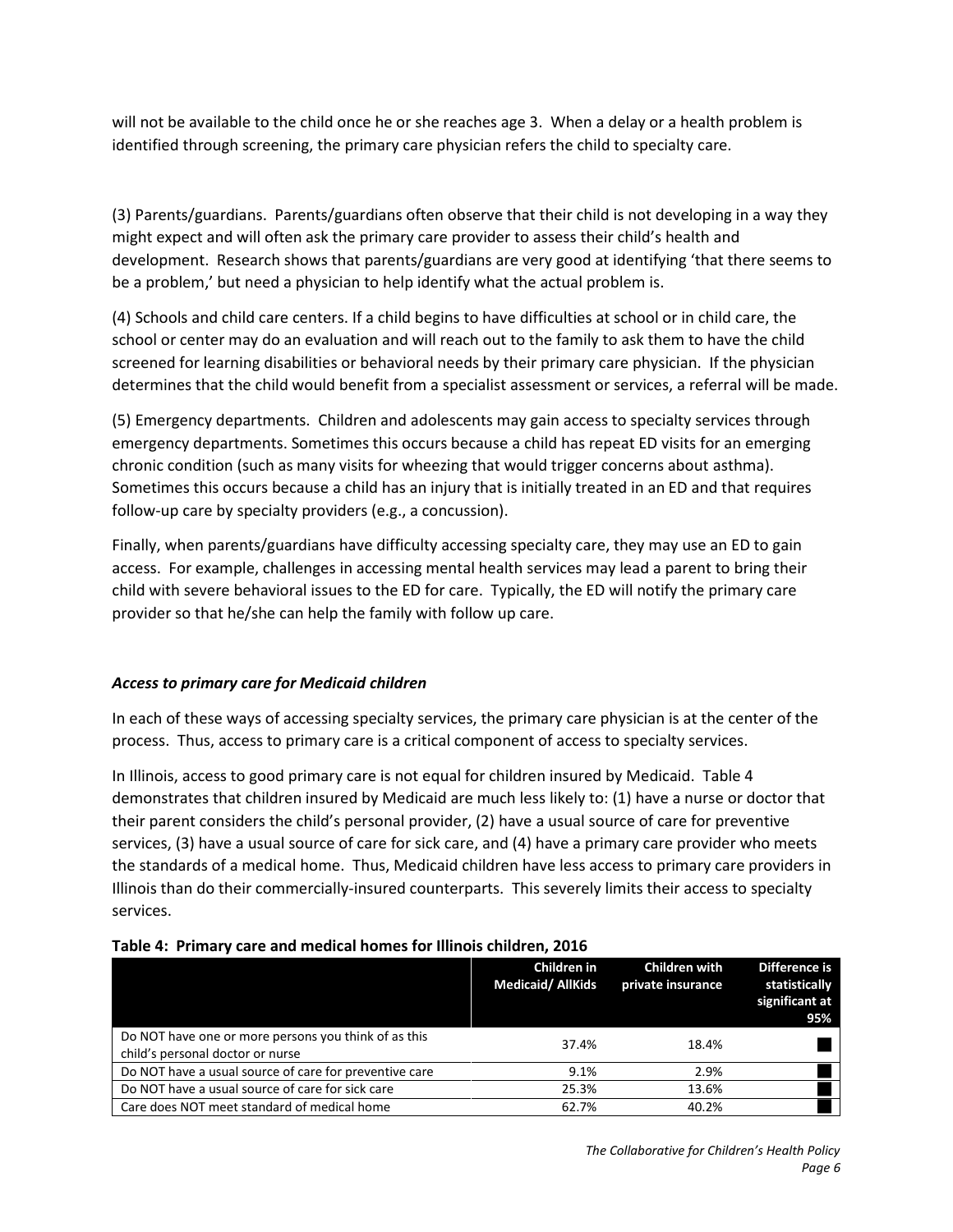#### *Source: 2016 National Survey of Children's Health*

Indeed, Table 5 indicates that Medicaid children have a harder time getting referrals and that they begin specialty services later in life than do children who are commercially insured. Children insured by Medicaid are almost 20% less likely (in relative terms) than children insured by commercial insurance to begin specialty services before the age of 3, when children age-out of EI services. Most children who are insured by Medicaid begin services later, around the age they begin preschool or kindergarten, long past the age at which these services are most effective.

#### **Table 5: Access to specialty care for Illinois children, 2016**

|                                                                                                                                 | Children in<br><b>Medicaid/ AllKids</b> | <b>Children with</b><br>private insurance | Difference is<br>statistically<br>significant at<br>95% |
|---------------------------------------------------------------------------------------------------------------------------------|-----------------------------------------|-------------------------------------------|---------------------------------------------------------|
| Had problems getting referrals to see any doctors or<br>receive any service (of those who needed a referral).                   | 22.0%                                   | 16.7%                                     |                                                         |
| Child receives special services to meet his/her<br>developmental needs (such as speech, occupational or<br>behavioral therapy). | 10.5%                                   | 6.7%                                      |                                                         |
| Child began special services to meet his/her developmental<br>needs.                                                            |                                         |                                           |                                                         |
| Before age 3 (when EI services are available)                                                                                   | 26.2%                                   | 32.3%                                     |                                                         |
| Age 3-5                                                                                                                         | 55.2%                                   | 35.1%                                     |                                                         |
| Later than age 5                                                                                                                | 18.6%                                   | 32.6%                                     |                                                         |

*Source: 2016 National Survey of Children's Health*

#### *Additional factors affecting access to specialty services for children*

(1) Geographic access. Specialty providers are not available equally across Illinois. Rural areas, in particular, have significant gaps in service. Telemedicine is one way to make specialty services more accessible.

(2) Chronic workforce shortages. There are fewer child-focused specialty providers for a number of reasons:

(a) There are fewer training programs for child-focused providers, so fewer providers choose pediatrics or child health as a focus.

(b) Medicaid pays less than Medicare, and a far greater proportion of children are covered by Medicaid than for any other age group, making it harder for child-focused providers to pay back student loans, keep a viable business open, or make ends meet.

(c) The difficulties of working in the Medicaid system in Illinois (as a fee-for-service provider or as part of a managed care network) make it more difficult to run a practice than if providers only accept commercially-insured children into their practice.

Some specialists are in particularly short supply in Illinois. These include, for instance: masters-trained mental health providers, child psychologists, child psychiatrists, pediatric cardiologists, pediatric neurologists and pediatric physical therapists.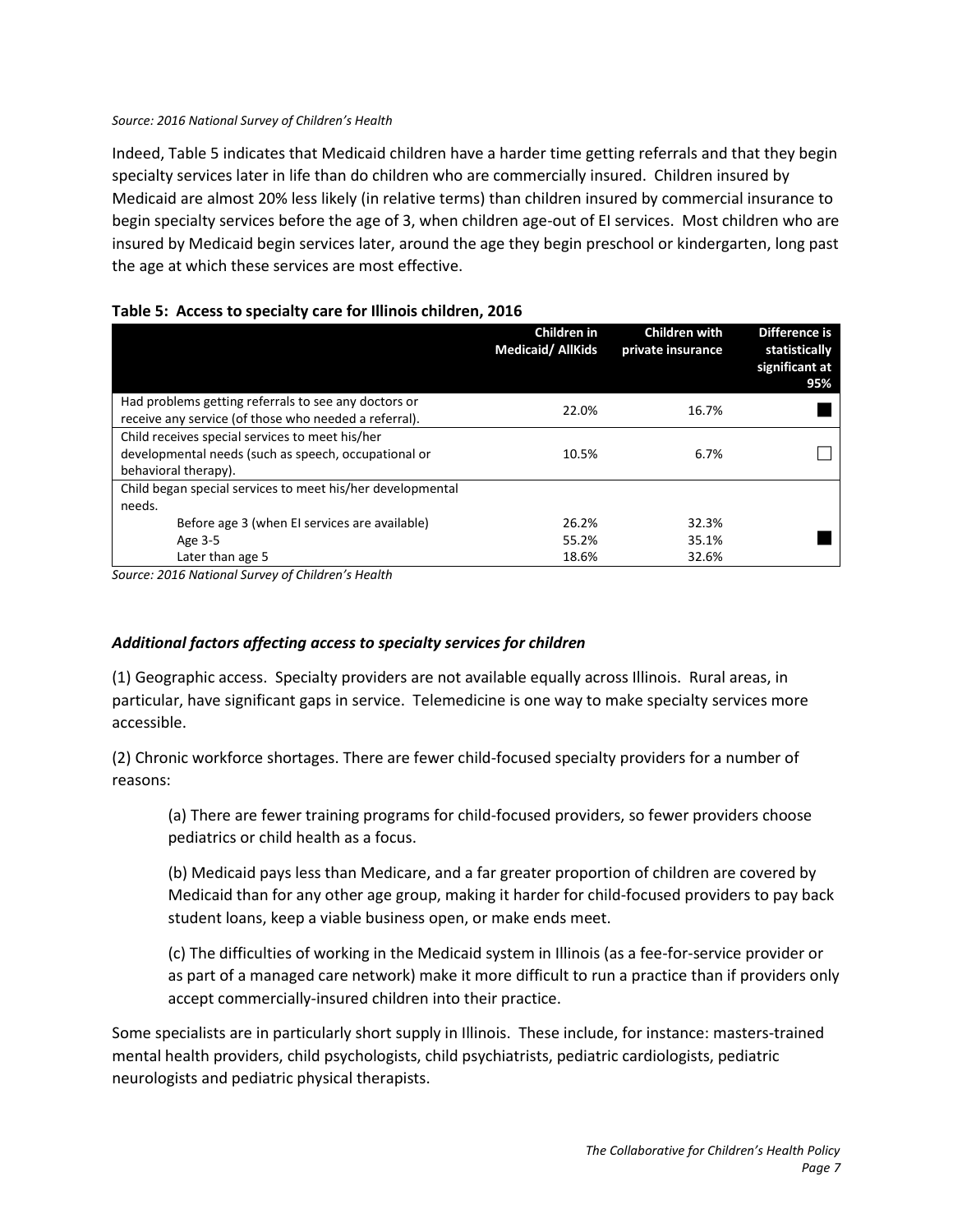(3) Difficulties for families. Families themselves face a number of difficulties in accessing specialty services once their child is identified as needing them. For example:

(a) Services for children are offered through a range of agencies and providers that are not always easy to navigate. For example, it is not unusual for a parent to have to shuttle information between specialty providers and schools in order for school-based services to begin.

(b) Parents/guardians have different levels of health literacy and so different levels of ability to understand their child's problem and which services to access, and how to implement care plans in the home.

(c) Parents/guardians have different resources, including time, to manage the care of their children. Research shows that parents/guardians of children with medical complexity are more likely to lose a job or reduce their work hours to assure their child's access to needed services.

(d) The lack of culturally and linguistically-diverse providers make it challenging for parents/guardians with limited English language skills to get appropriate, timely care.

#### *The role of Medicaid managed care*

In January 2015, the State of Illinois began moving children insured by Medicaid into managed care. This change has both the potential to increase access to primary and pediatric specialty care and to undermine it. It depends on how well it is implemented. Even though managed care organizations are paying for services, the State of Illinois has the capacity to improve access to primary and specialty care by implementing robust standards for managed care plans.

There are key ways in which a poor or inconsistent implementation of Medicaid managed care threatens access to child-focused specialty services:

(1) **By further undermining access to primary care.** As noted above, children in Medicaid already have less access to primary care providers. Transitions to managed care may endanger the relationship between the child and his or her primary care provider, because not only must the child enroll in a managed care plan, but the provider must also enroll in that plan as well. If, during the enrollment into a managed care plan, the family is placed into a plan that excludes the child's primary care provider, the family must start over with a new provider or switch managed care plans within a short time window.

(2) **By not assuring network adequacy.** The managed care plan may not include in its network the range of specialists the child needs. Since families cannot always anticipate their children's need for specialty care, narrow networks threaten to add more delays or reduce access to specialty care. Plans can meet some of the specialty requirements by using specialists without certifications in pediatrics or child health.

(3) **By undermining relationships between primary care and specialty providers.** In managed care arrangements, primary care providers are often prevented from referring children to specialty providers they know and trust. Severing these established relationships may compromise necessary care coordination and specialty provider expertise.

(4) **By underpaying primary care and specialty providers.** Managed care organizations have fee structures that might reduce the fees paid to child-focused providers and thus drive them out of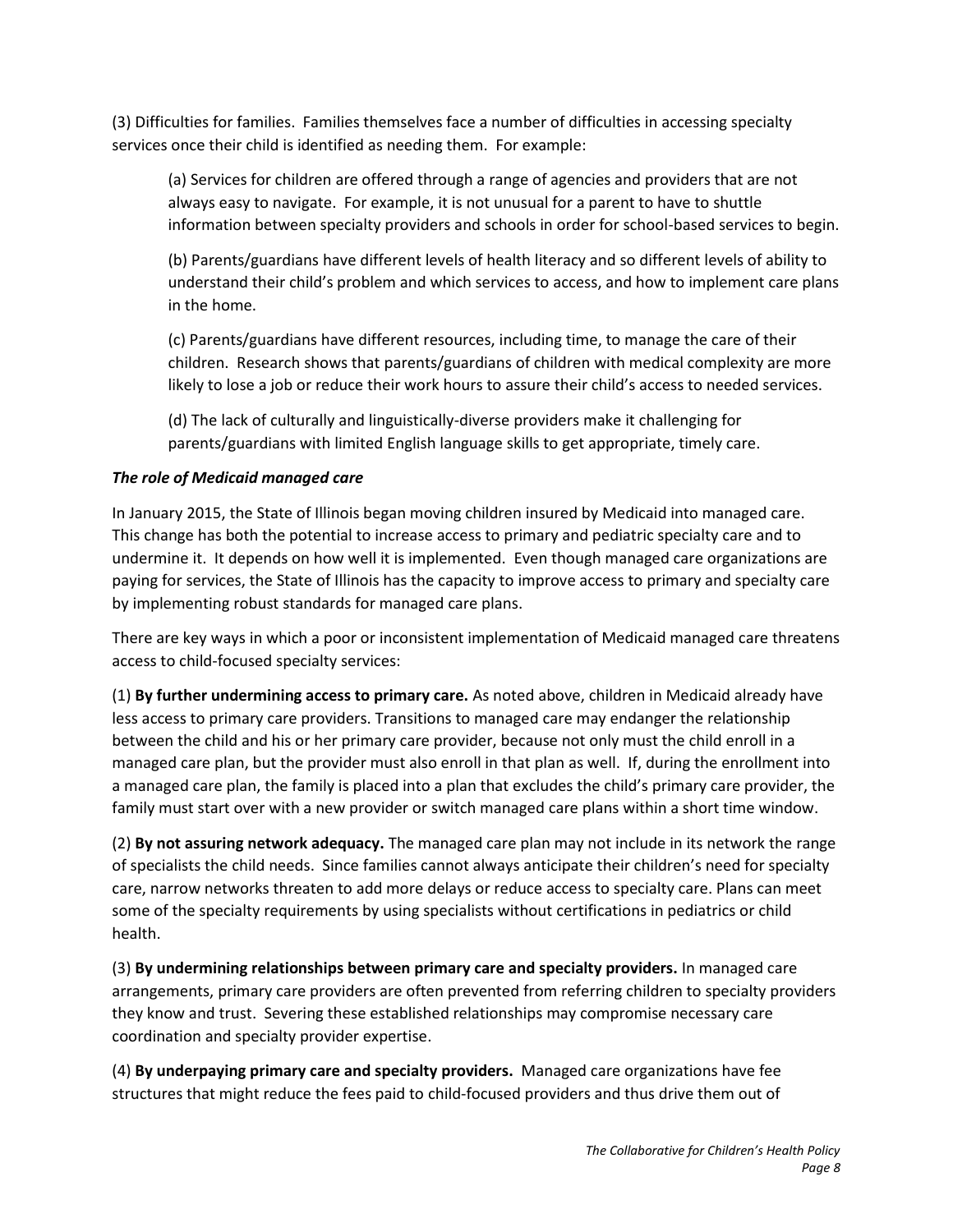Medicaid. This would exacerbate the disparity in access to specialty care that already exists between Medicaid- and commercially-insured children in Illinois.

(5) **By placing too many administrative burdens on providers**. Administrative burdens have always been part of Illinois Medicaid and have historically made participating in the Medicaid program challenging. With the advent of managed care, additional burdens are experienced by providers. For example, specialty providers must contract and negotiate successfully with each different Medicaid managed care plan in order to be reimbursed adequately and thereby sustain access to services.

(6) **By limiting services that are covered by Medicaid.** Medicaid managed care plans can refuse to pay covered services that children need because they have an incentive to reduce expenditures (and therefore service use). Examples include long-term therapies, specialized wheelchairs and other durable medical equipment, splints and casts, and specialized drugs. EPSDT is designed to assure access to screening, diagnosis and treatment, so that children may develop optimally, but not all managed care plans have experience with this type of program and many are focused on reducing costs. While parents/guardians may appeal these decisions, having to do so increases the burden on them and results in delayed care.

### *Conclusion*

Medicaid offers great potential to address access barriers to specialty care for children. Because of workforce shortages and other factors that the Illinois Medicaid program cannot control, there is a limit to what Illinois can do. However, Medicaid can make progress toward achieving health equity for all the children of Illinois by:

- (1) assuring adequate payment for child-focused primary care and specialty providers,
- (2) reducing administrative burdens on providers participating in Medicaid,
- (3) protecting relationships that exist between primary care and specialty care providers,
- (4) assuring network adequacy in managed care contracts, and

(5) adding quality of care measures to managed care contracts that focus on access to specialty services for children and that help the State of Illinois identify service gaps as proactively as possible.

The repeated screening for children's health and other service needs in Medicaid has been a key component of decreasing the gap in health and developmental outcomes. For that reason, the screenings and any treatment required as a result receive unique protections in federal law. Illinois Medicaid has a key role to play in safeguarding access to child-focused primary care providers and pediatric-trained specialists.